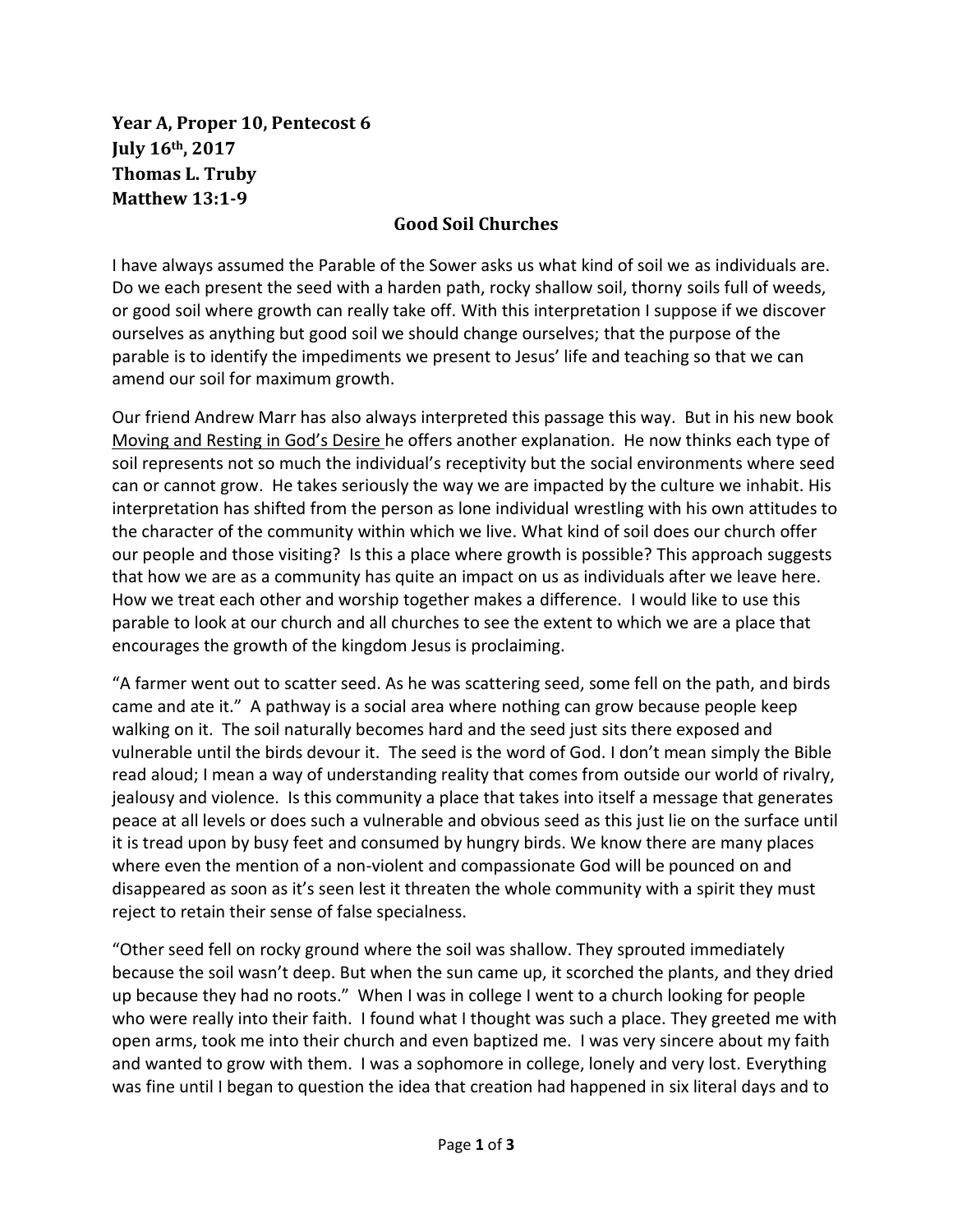ask other questions that were outside the allowed areas of conversation in this church. Their friendliness went cold; rocks of group hard-heartedness blocked my growth in all directions. The shallow soil of that church forced me to see that my growth there would be very limited. My enthusiasm quickly dried up in the full sun of life's possibility and I left that church knowing that any group with which I chose to affiliate in the future would have to tolerate my curiosity and push me into the world rather than provide me a false refuge from it.

"Other seed fell among thorny plants. The thorny plants grew and choked out the seed." So the seed is Jesus' invitation to a new kingdom where people know they are valued, where all humans are valued, where no humans are excluded. It's the world the way God wants it and the way God sees it. It's how God relates to his creation but it's not the way we humans want it or see it. We humans unmodified by the Word see our world as a kind of king of the mountain run and we are all in the chase to the top or we have given up and feel resentful of those who have climbed over us in their chase. Either way it is very destructive. Communities that act out this game as their modus operandi, their way of being together, will choke out a tender seedling without even knowing they are there. Church as social club that marks how high individuals have climbed or church as bitterness-facilitators that live off resentment at how low they have sunk; who hate achievement, loathe legitimate knowledge, and thrive on gossip, reveal their thorns to those in their shade. Here seedlings soon die for lack of sun and wither back to the ground.

"Other seed fell on good soil and bore fruit, in one case a yield of one hundred to one, in another case a yield of sixty to one and in another case a yield of thirty to one." Andrew Marr says:

The good soil, of course, stands for a social climate receptive to the Word, where everybody nurtures everybody else so that fruit increases exponentially.

Good soil churches are churches that nurture each other. Each person contributes what they are good at and able to do and the rest give them space and support to operate. They are not in rivalry with each other and stifle their tongues when they are tempted to gossip. The good soil churches rejoice with those who rejoice and weep with those who weep. They are open to people coming and going and assume people are on their own journey. They relate to each other without being "sticky," demanding or self-depreciating.

Finally, and most importantly, good soil churches provide rich nurturance for the word of God. The word of God is the news about God's coming kingdom that is now here in community in advance of its arrival everywhere. We know about it already and so can live in view of it now. It makes us grateful, graceful, compassionate, open, warm, passionately involved with our world, and welcoming of strangers no matter their gender orientation, skin color, ethnic group, or religious commitment. In good soil churches there is no in and out; us and them; loved and unloved; included and excluded. This is the church that God wants for all people and it will encourage growth for those who allow the seed to germinate and grow. Everyone who has ears should pay attention, Jesus says.